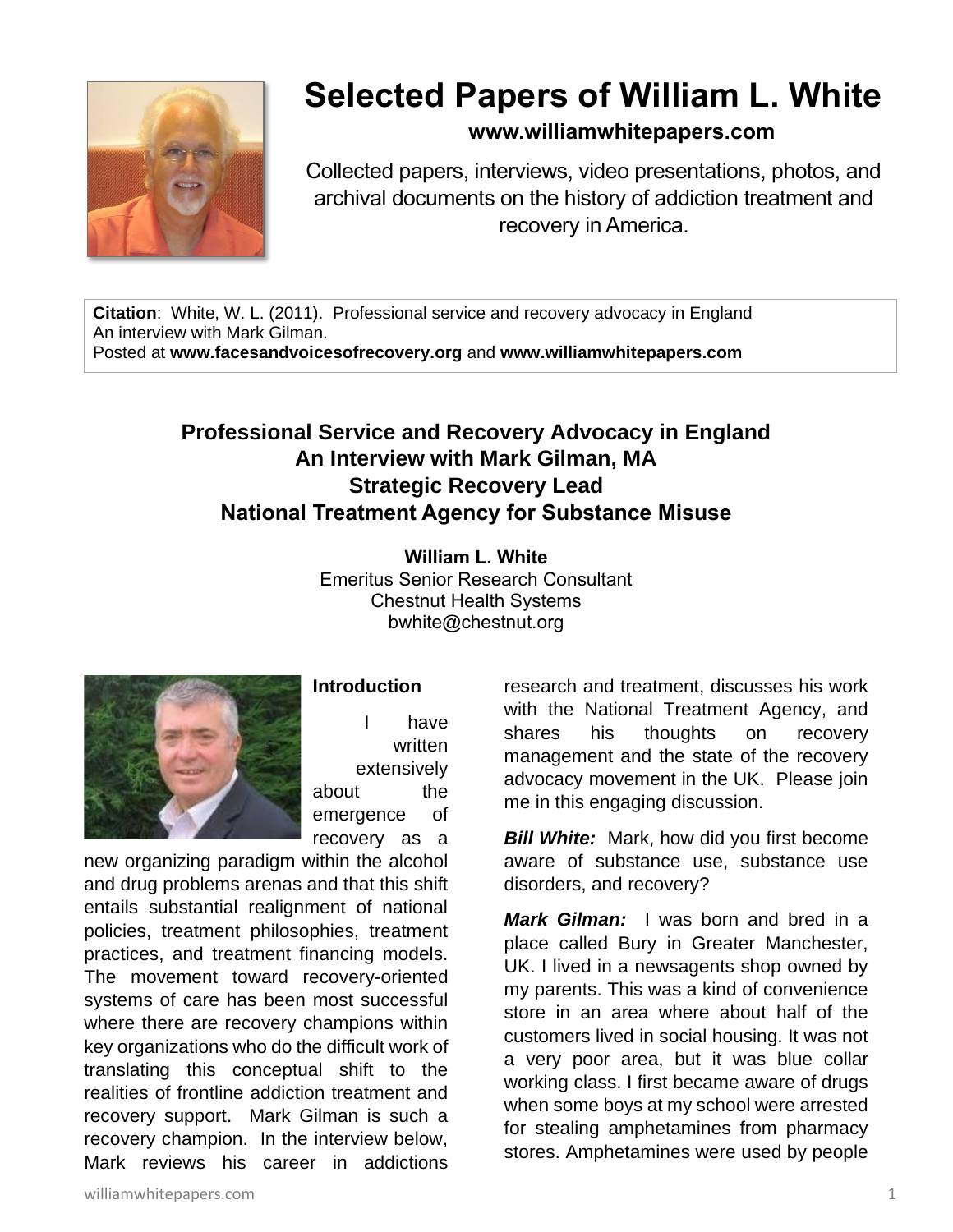who stayed up all night dancing at 'Northern Soul' music clubs in and around Manchester in the 1960s and 1970s. I left school at the age of 16 and spent 9 years engaged in a variety of jobs and travelling around the world.

Free Festivals emerged as part of the alternative culture of the 1960s. One of these Free Festivals was in a place called Deeply Vale near Bury. I was 21 years of age when Punk Rock featured at the Deeply Vale Festival in 1977. At the time, I didn't think of people being involved in 'recovery support work'. Organisations like Lifeline offered informal assistance to people who were having bad LSD trips or had taken too many barbiturates. I think the relevance of these early experiences was that of *self-help*. Free Festivals and Punk Rock were about people doing it for themselves. If you can't afford to go to Glastonbury, set up a free festival. If you can't afford a ticket to see Pink Floyd, start your own Punk Band. The same principle applied to drug and alcohol problems. The idea of asking for outside help was never mentioned. '*You've got yourself into this mess, sort yourself out and get back to work!'* Mass unemployment and brown powder heroin arrived in the early 1980s and changed everything. There was no work to go back to, and heroin was to prove very resistant to self-help.

**Bill White:** Another of your early involvements was working in a research project studying youthful heroin users in Northern England. What are the most important things you learned from that project?

*Mark Gilman:* In 1981 at the age of 25, I went to college in Bradford, West Yorkshire, as a 'mature student'. I graduated with a first degree in Organisation Studies in 1984 and started work as a researcher investigating the growth of brown powder heroin use amongst young people in the North of England. The most important lesson was the

relationship between 'addiction', addictive behaviors, and time management. Mass unemployment created time vacuums in people's lives. Taking care of the business of a heroin addiction filled this time vacuum. Discovering Preble and Casey's 1969 paper "Taking Care of Business" and the subsequent work of Bruce Johnson was a revelation. This experience also highlighted the limitations of relying solely on 'evidence' derived from treatment settings and treatment populations.

On September 15<sup>th</sup>, 1985, I began work as Fieldworker and Manager of Trafford Community Drugs Team (near my spiritual homeland of Manchester United Football Club). In essence, Trafford Community Drugs Team was a methadone clinic. One of the first clients was someone I had interviewed only months before for the heroin research. In that interview, he described his life as a street addict as if "Taking Care of Business" were a full-time and challenging occupation. But in the methadone clinic, I was faced with a completely different person telling a completely different story. The vibrancy and dark humour of the 'ripping and running' street addict narrative was gone. Instead, the same guy became Dickens' Uriah Heep. In the methadone clinic, he was a poor helpless victim laid low by the disease of addiction, ever so humble to be restored to life by a generous methadone prescription.

Whatever else happened in these exchanges, we lost a truth. Our treatment interaction thereafter lost any authenticity. This is why I remain wary of treatment evidence gathered by treatment professionals in treatment settings alone. Any self-report evidence gathered in this way needs to be triangulated by harder evidence such as body fluid testing and police arrest data. Ideally, I would always want to see a qualitative, ethnographic investigation running alongside any quantitatively derived data. The UK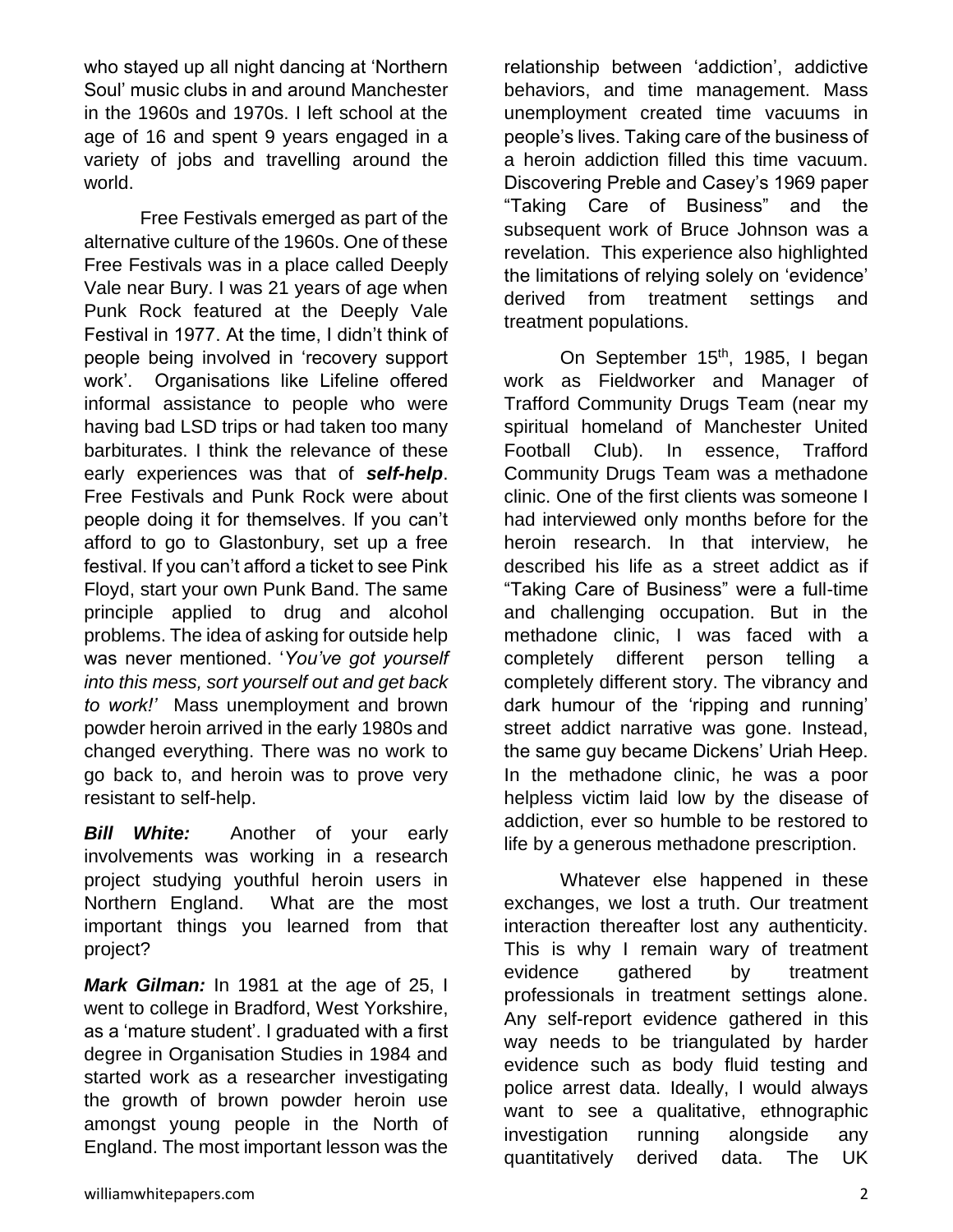treatment sector is data rich but analysis poor. We are awash with numbers and spreadsheets. Our challenge is to be able to say what all this quantitative data means in real terms and real time for real people.

*Bill White:* In 1985, you were invited to work at The Lifeline Project Drugs Advice and Treatment Charity. What was Lifeline and how did this opportunity arise?

*Mark Gilman:* Starting work with Lifeline was great because I knew of them from the Free Festival and Punk days. They had a good reputation. They were a Manchester organisation, and people I respected said good things about Lifeline. They were there to help people with drug problems, and they knew what they were talking about. I interviewed Rowdy Yates for the heroin research and immediately knew he was a genuine, authentic human being who I wanted to work for. Lifeline was recruiting to the Community Drug Teams. I applied and was appointed to the Trafford position. In 1987, I was promoted within Lifeline to Prevention Development Officer for the North West of England Region and then to Director of Research for Lifeline in the mid-1990s. Since that time, Lifeline has grown into a significant not-for-profit provider of substance use disorder interventions.

*Bill White:* You remained at Lifeline for 14 years. What were some of your most memorable experiences there?

*Mark Gilman:* Being absolutely honest, I thought I had made a terrible mistake at first. We didn't have premises for the Trafford Community Drugs Team till January 1986. So, I was based at the Lifeline Day Centre for about four months. Here, I watched on bewildered as self-styled therapists practiced on working class 'addicts' in the name of treatment. Again, I had the challenge of knowing many of the 'clients' or 'patients' as real people outside treatment. I was as baffled by the treatment language as they were. 'Support' was something you did to a football team. When I was told that we would be 'supporting a client in court', I had images of standing in the public gallery cheering the defendant and booing the prosecution. Thankfully, Rowdy Yates was also disturbed by all this and soon sorted it out. Ian Wardle arrived in the late 1980s and became Chief Executive in the early 1990s. Rowdy, Ian, and I all remain good friends to this day. Harm Reduction was very much the organising principle at Lifeline. With cooperation and advice from our colleagues in Liverpool, we set up needle and syringe exchange programmes. We produced harm reduction literature in the form of adult comic books. "Smack in the Eye" and "Peanut Pete" are probably collector's items today. I attended and presented at the early International Harm Reduction Conferences in Liverpool, Barcelona, Melbourne, and Rotterdam.

*Bill White:* In 1999, you became a drug adviser for the UK Government's Home Office (Criminal Justice Agencies and Correctional Facilities). What did you do in this role?

*Mark Gilman:* As a Drug Prevention Adviser for the Home Office, I worked with the 22 Drug and Alcohol Action Teams in the North West of England. Our role was to ensure that responses to drug problems were strategic and informed by the best available evidence. The main purpose was to raise the profile of substance use interventions and demonstrate that they offered a value for money investment. Crime reduction and community safety became the organising principle for treatment interventions. Methadone maintenance is a very attractive, evidence-based intervention for those charged with crime reduction and community safety. When combined with public health and general harm reduction, the purpose of substance use disorder interventions becomes to keep people alive and out of prison. Getting people abstinent from drugs and alcohol was never a primary goal. Public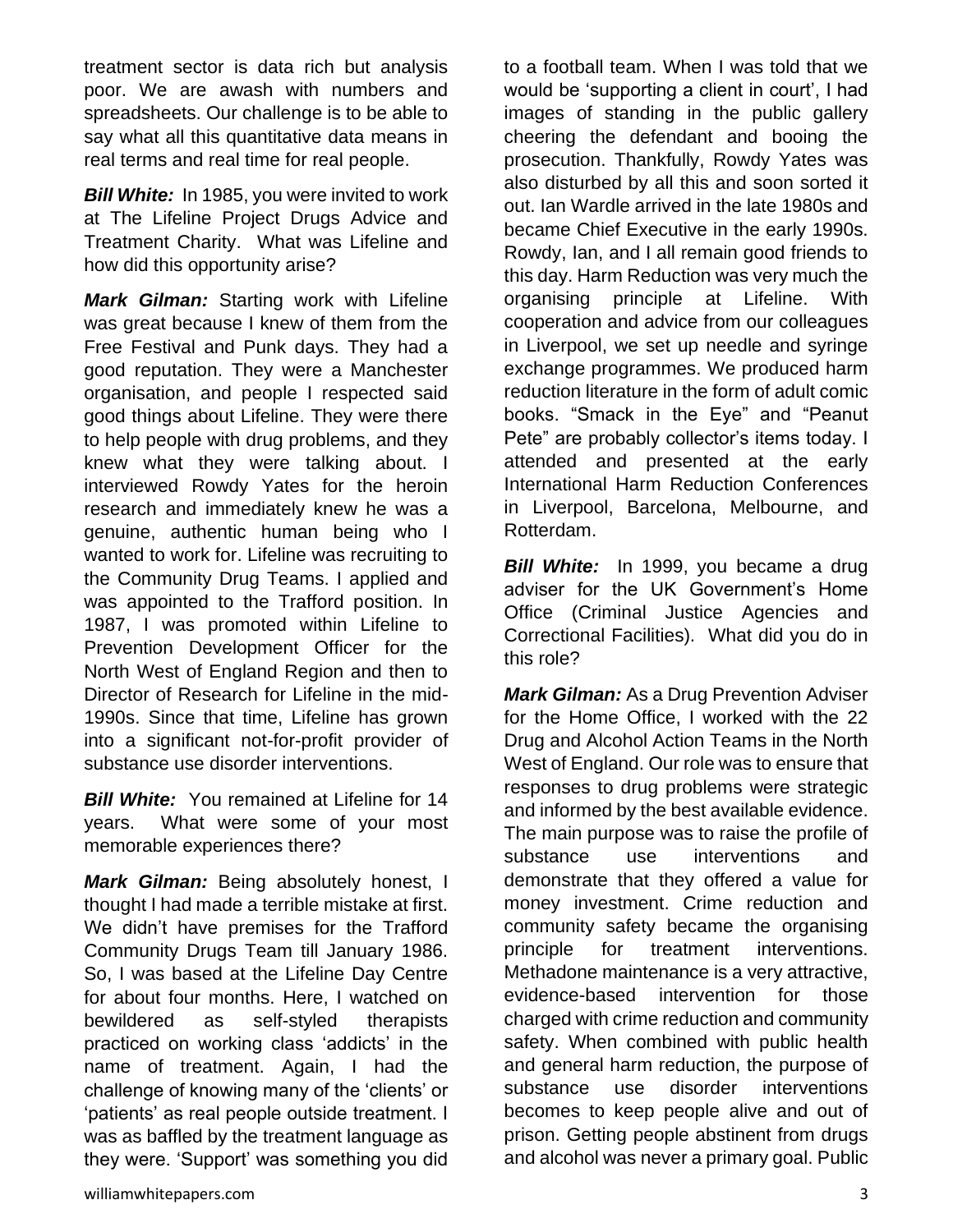health and safety was, and is, the reason for such significant and continued public investment in drug treatment. When I started with Lifeline, they had a turnover of about £200,000. Today, this is nearer £20 million. The sector overall has enjoyed similar growth over the last 25 years. Demonstrating the value for money of this unprecedented public investment in substance use disorder interventions remains crucial.

**Bill White:** You later joined the National Treatment Agency for Substance Misuse serving as North East Regional Manager and then the North West Regional Manager. What were your primary responsibilities in this role?

*Mark Gilman:* Going to the North East of England was a challenge. I am very familiar with Manchester and Liverpool and the North West of England. Places like Newcastle and Middleborough had a very different substance use profile. The North West has been responding to working class heroin use since the early 1980s. The North East had been largely unaffected until the 1990s. It wasn't hard to be a success in the North East as we simply had to implement initiatives that were seen to have been successful in the North West. From 2001 through 2004, I was known in the North East as a great advocate of methadone maintenance. I never heard the word 'recovery' mentioned in the UK until I returned to the North West in 2004/5.

*Bill White:* When did you first became enamored with the idea of recovery as an organising concept for addiction treatment and pre- and post-treatment recovery support services?

*Mark Gilman:* I returned to the North West in 2004. After three years away, I started to become concerned at the lack of movement of people in methadone maintenance treatment. I don't know what I expected, but it simply didn't feel right. People seemed to be stuck in a lifestyle of methadone

maintenance and welfare dependency. At one level, this was a success: they were alive and out of prison. But their quality of life was a real cause for concern. Many were drinking alcohol excessively and most smoked tobacco. This was also a time when the economy was booming and there were lots of minimum wage jobs available but they were not taken by our clients. Whilst people came to the UK from all over the world to do these jobs, most of our clients chose to remain on welfare benefit. I am a great believer in the therapeutic power of employment, paying your own way, and (borrowing from George De Leon) 'living right'. My fundamental belief is that recovery is a bridge to normal living and that involves working, paying bills, and doing the right thing.

*Bill White:* You have worked to establish Recovery Oriented Integrated Systems (ROIS) in the North West. Describe your vision and achievements in this area to date.

*Mark Gilman:* I have long been inspired by the work of George De Leon. It was in the work of George De Leon that I first came across the notion of Recovery Oriented Integrated Systems (ROIS). I set myself the challenge of trying to articulate or better still, establish, an ROIS in a geographically defined community. De Leon's work on community as method was crucial in my thinking. De Leon's proposition is that by coming together as part of a therapeutic community people can learn how to live right. In the past, places like Liverpool had sent significant numbers of people to residential rehabilitation centres far away. Northern regional accents could be heard in residential rehabilitation centres all over the South of England. If they did well, they stayed away from their hometowns and cities. If they didn't do so well, they relapsed and came home. So, North West commissioners of residential rehabilitation were exporting 'success' and importing 'failure'. I wanted to see if we could establish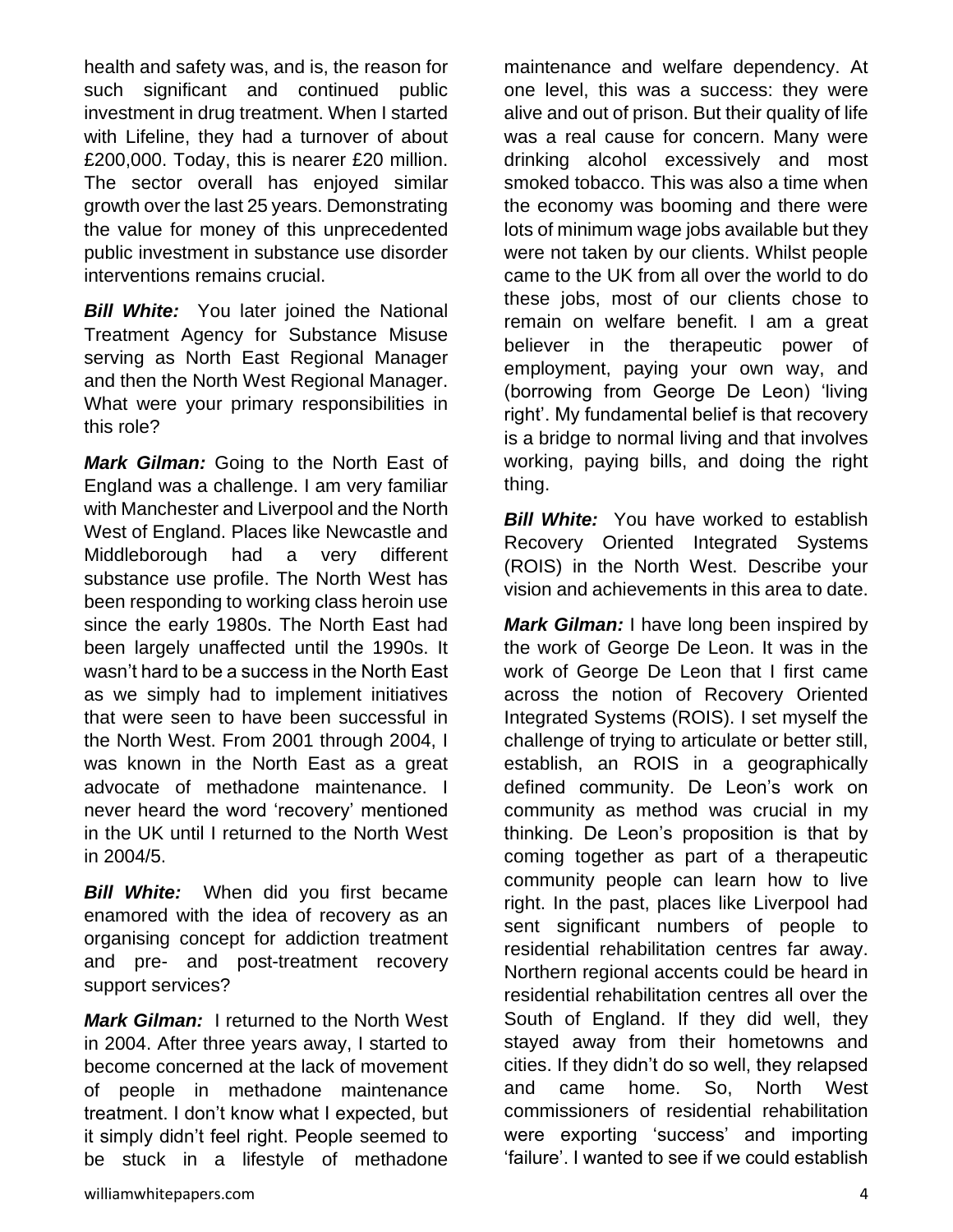an ROIS in a North West community setting. Could people get well where they got sick? Can people learn how to live *right* in the same communities where they had been living *wrong*?

I am now convinced that the answer is yes they can. Liverpool now has a very large and growing network of Narcotics Anonymous (NA). Cocaine Anonymous (CA) and Alcoholics Anonymous (AA) have seen similar growth. Many very expensive residential treatment centres use the 12 steps as their treatment programme and their aftercare programme. One of the best kept secrets of our world is that the cost of a copy of the AA Big Book varies from hundreds of thousands of pounds to a couple of dollars. Another is that the best place to hide money from an alcoholic is in the Big Book.

**Bill White:** Can you describe the North West Recovery Forum and its activities to date?

*Mark Gilman:* The North West Recovery Forum began as the North West Abstinence Forum. In early 2005, we wanted to increase access to treatments that were based on abstinence as opposed to harm reduction or controlled use. A group of almost twenty commissioners, providers, and ex-users met in Manchester to face this challenge from a local perspective. The North West was where the UK heroin epidemic started and we had a disproportionately high drugmisusing population. We discussed the role of abstinence- based treatment and how to move from a focus on quantity to an emphasis on quality. This group gave birth to the North West Recovery Forum, which has been exploring the ways that treatment can be organised to support recovery ever since. In practice, the North West Recovery Forum is a contact list of over 300 people who are committed to the promotion of recovery in and beyond the North West of England. We have organised meetings, training events,

and provided speakers. We have widened our stakeholder groups to show how recovery can give a much better return on investment to the police service, probation service, prison service, and social services. For example, some of the leading recovery advocates in Liverpool were once prolific and priority offenders (PPOs). Their criminal activities in active addiction may have been reduced by methadone prescribing. In abstinence-based recovery, they do not commit any crime at all. They go to work, pay their bills and look after their children. Members of the North West Recovery Forum are able to articulate and demonstrate how investing in recovery is an exemplar of 'investing public money to save public money'.

**Bill White:** You have acknowledged the influence of John McKnight and others on your own work. What are some of the most important ideas or strategies you have taken from John?

*Mark Gilman:* By 2009, it was becoming clear that there was a piece of our recovery jigsaw missing. What happens to people in long-term recovery? Do they just stay in 12- Step and SMART Recovery meetings? Where else do they go and what do they do? We had come to believe that people in longterm recovery were 'better than well'. This is where the work of John McKnight and his colleagues fits into the UK recovery picture. Asset-Based Community Development (ABCD) has emerged as a way of responding to the challenges posed by general health and social inequalities. The most difficult and complex cases of addiction, presenting to public services for treatment, tend to emerge from, and are located in, the most impoverished communities. Treatment alone cannot provide a long-term answer to addiction that has its roots in intergenerational health inequalities.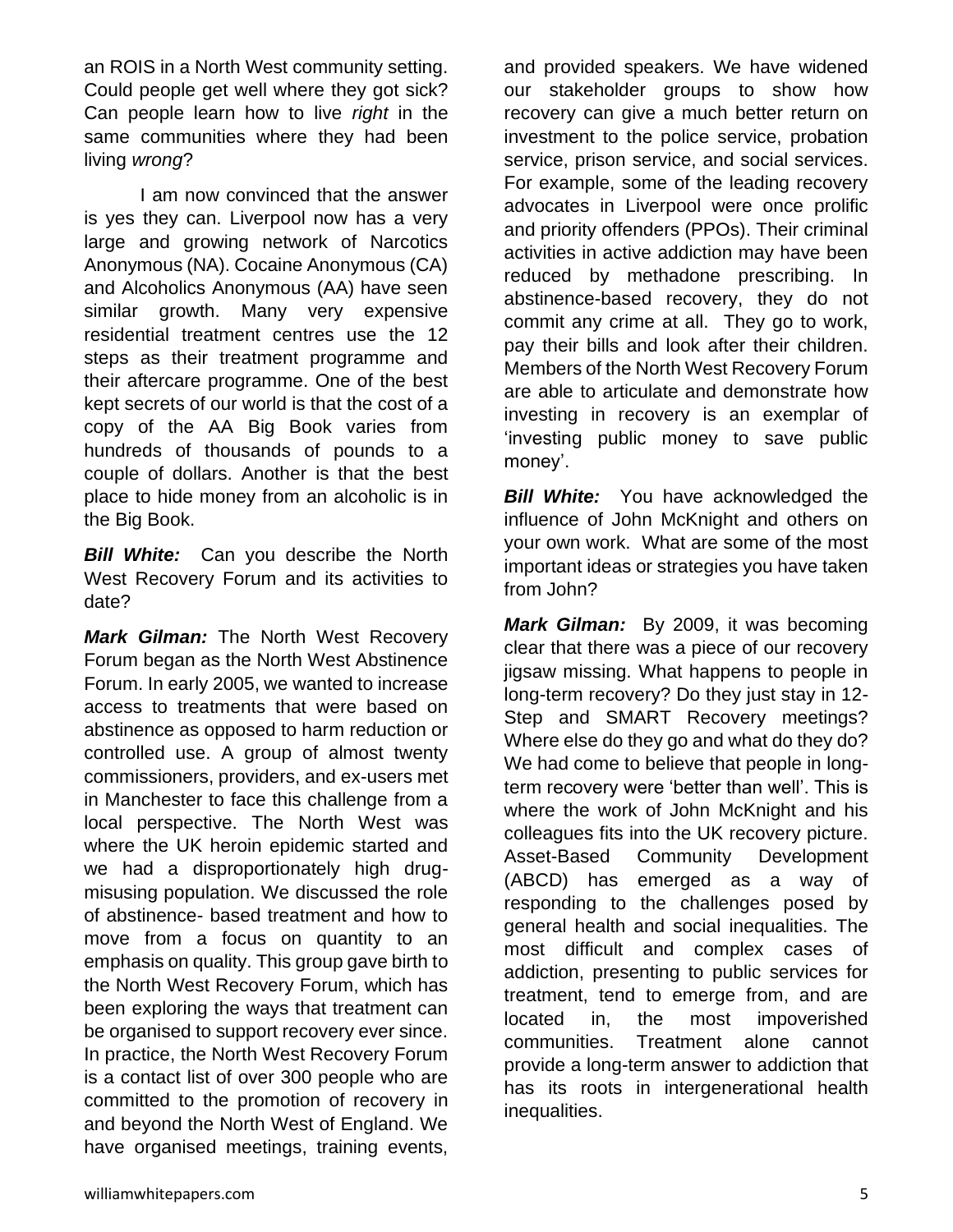As our treatment system prepares for the transition to a new public health system under the auspices of a new body to be called Public Health England, the NTA is already encouraging local areas to adopt asset-based interventions. Its action plan for 2011-12 makes clear this approach will enable partnerships to assess the recovery networks of their own communities as part of the local strategic planning process. Treatment that is recovery-oriented and recovery that is asset-based can ensure that our sector plays a major role in our new public health system. People recovering from addiction in the same post codes in which they were sick are real community assets. They show that new and healthier identities can be forged by coming together and creating communities that foster recovery in the widest sense of the word. I am indebted to John McKnight for this insight.

*Bill White:* Are you witnessing growth in the size, diversity, and geographical dispersion of recovery mutual aid societies in the UK?

*Mark Gilman:* The growth and geographical dispersion of recovery mutual aid societies in the UK is fascinating. Narcotics Anonymous (NA) is growing fastest in Liverpool. I have been told that the growth of NA in Liverpool and Merseyside is second only to the growth of NA in Iran. In the UK, 12-Step mutual aid has always been most evident where there are 12-Step treatment centres. The growth of 12-Step facilitation is complementing this and spreading the recovery message to areas where there hasn't previously been a 12-Step mutual aid presence. Cocaine Anonymous (CA) has also grown and tends to have close links to Alcoholics Anonymous (AA). In the UK, cocaine is often taken in combination with alcohol. Abstinence is the treatment goal for stimulant-based problems: '*you've got to turn the water off to mend the plumbing'*. Abstinence is also the treatment goal for alcohol problems. What we are seeing is

people detoxifying from cocaine and alcohol and throwing themselves into CA and AA meetings. In some places, there is a renewed interest in the Primary Purpose of 12-step mutual aid: 'To show other alcoholics *precisely how we have recovered* is the main purpose of this book.' (*Alcoholics Anonymous*, pg. xiii). In some parts of the UK, SMART Recovery offers an alternative to 12-Step mutual aid. For many professionals working in community drug treatment in the UK, SMART Recovery is an easier concept to embrace than 12-Step because of the overt focus on CBT. Time will tell how 12-Step and SMART Recovery develop in the UK. Thanks to your work with the late Lisa Mojer-Torres, there is also an interest in Medication-Assisted Recovery and Recovery-Oriented Methadone Maintenance.

**Bill White:** How would you characterise the stage of recovery advocacy and peer recovery support services in the UK?

*Mark Gilman:* I would argue that the North West of England is the epicenter of the contemporary UK recovery movement. Recovery has struck a chord with the people of the North West and the recovery tune is now being heard all over the UK. George De Leon commented on a recent visit to Liverpool that we can 'put the tambourine down now'. We have got people humming the recovery tune. Now we need to teach them the words.

*Bill White:* What developments in these areas are you most excited about?

*Mark Gilman:* That's easy. Getting well where you got sick and indigenous recovery communities.

*Bill White:* Have things advanced to the point that we can talk about a UK Recovery Advocacy Movement?

*Mark Gilman:* Yes.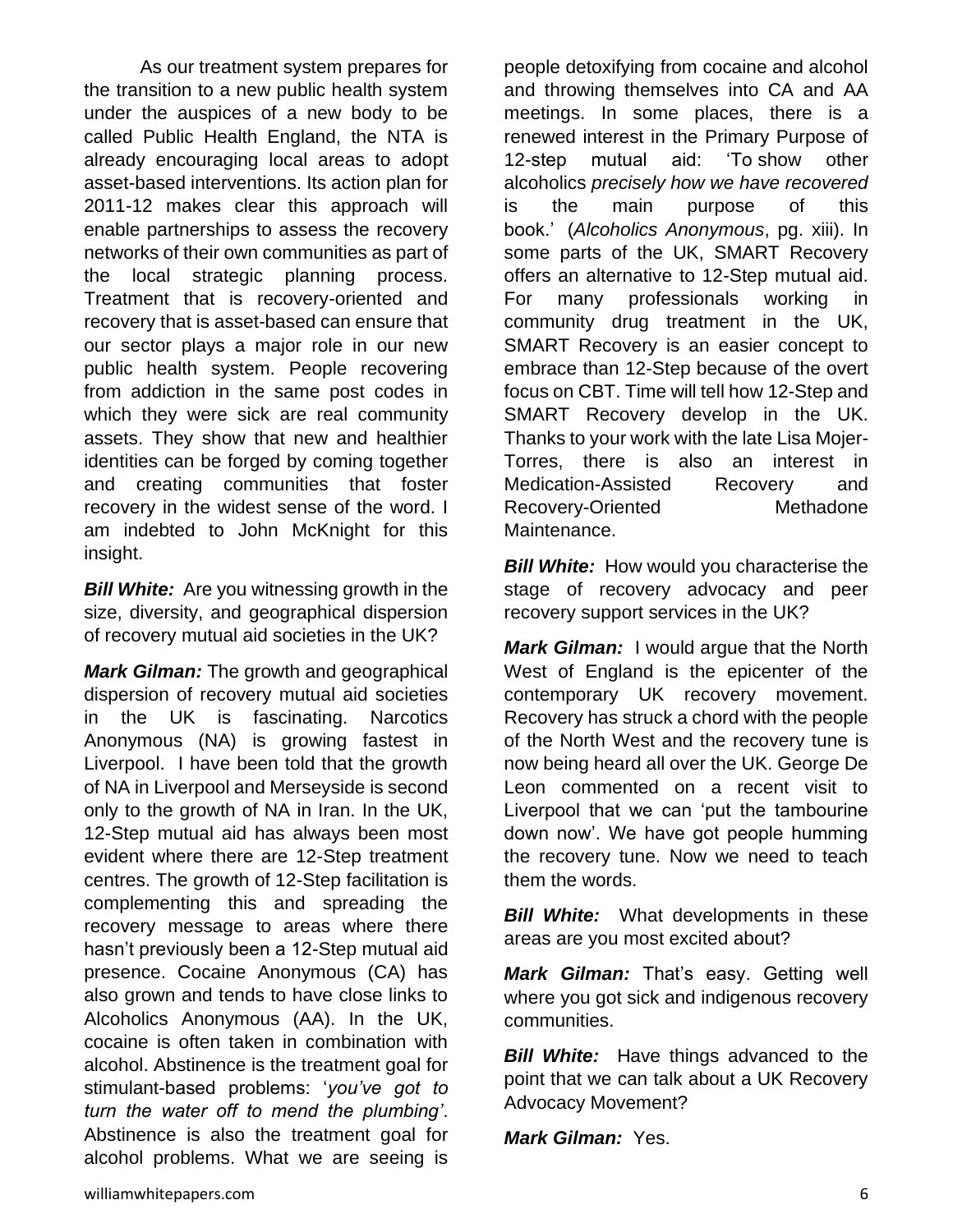*Bill White:* What are some of the most critical issues facing this movement?

*Mark Gilman:* Unrealistic recovery expectations of treatment services. Most UK community treatment services are rooted in harm reduction. They are there to keep people alive and out of prison. In the main, they are not places where you will find longterm recovery. That's not what they were set up to do. They were set up to reduce harm, and they do a great job that we should all applaud. The job of orthodox treatment services is to get people into treatment quickly, keep them alive and out of prison. Then keep them long enough for the treatment to make a difference and discharge them as a Successful Completion. It then becomes the job of the recovery communities, peers, and mutual aid to pick up the person and walk with them along the path to long-term recovery. The other critical issues concern definitions and measurement of recovery.

*Bill White:* There has been some conflict between newly emerging recovery advocacy organisations. How do you view such conflict and its future?

*Mark Gilman:* I think some conflict is inevitable in building a recovery movement. These conflicts will work their way through and out of the system. We've never been here before. We have had recovery since 1935. We have had methadone maintenance and treatment since 1965. The worlds of treatment and recovery have existed in different worlds. For many they are different things. We are building bridges between two worlds. These bridges take people both ways: from treatment to recovery and, for many, from recovery back to treatment. We are working out a new language and ways of communicating between these two worlds. This is more of a challenge for the UK then the US because of our relationship with 12-Step mutual aid. AA, NA, and CA are at the heart of US recovery

communities, and I believe will be at the heart of UK recovery communities, but this will take time here because of our cultural differences.

**Bill White:** You have visited the US and seen many of our recovery advocacy and recovery peer support projects. What are the most vivid recollections and lessons learned from that visit?

*Mark Gilman:* In the summer of 1995, I was a guest of the United States Information Agency. This took me to Washington, Kansas, Montana, San Francisco, New Orleans, and New York. During that visit, I was struck by the number of people in recovery who were running treatment services and how closely aligned their efforts were to the 12-Step mutual aid groups. I didn't experience the same gulf between treatment and recovery in the US. It was in the US that I was also first introduced to the idea of getting well where you got sick. It was also where I had the difference between selfhelp and mutual aid explained. I used to think of AA as self-help until a guy in Kansas City took me to an open AA meeting and said 'this is not self help. If we could help ourselves, why would we need to come here? This is mutual aid. We come together to find a common solution to a problem we all share'.

*Bill White:* Do you feel the UK recovery advocacy/support movement will parallel the US movement or generate new ideas and strategies unique to the UK context?

*Mark Gilman:* The UK recovery advocacy/support movement will develop in a different way because of the cultural differences. The UK is a very secular society compared to the US. When I first became a student of recovery, I was most taken by a statement in Bill's Story in the Big Book where he talks about how he came to embrace spirituality and how it *'…melted the icy intellectual mountain in whose shadow I had lived and shivered many years'.* There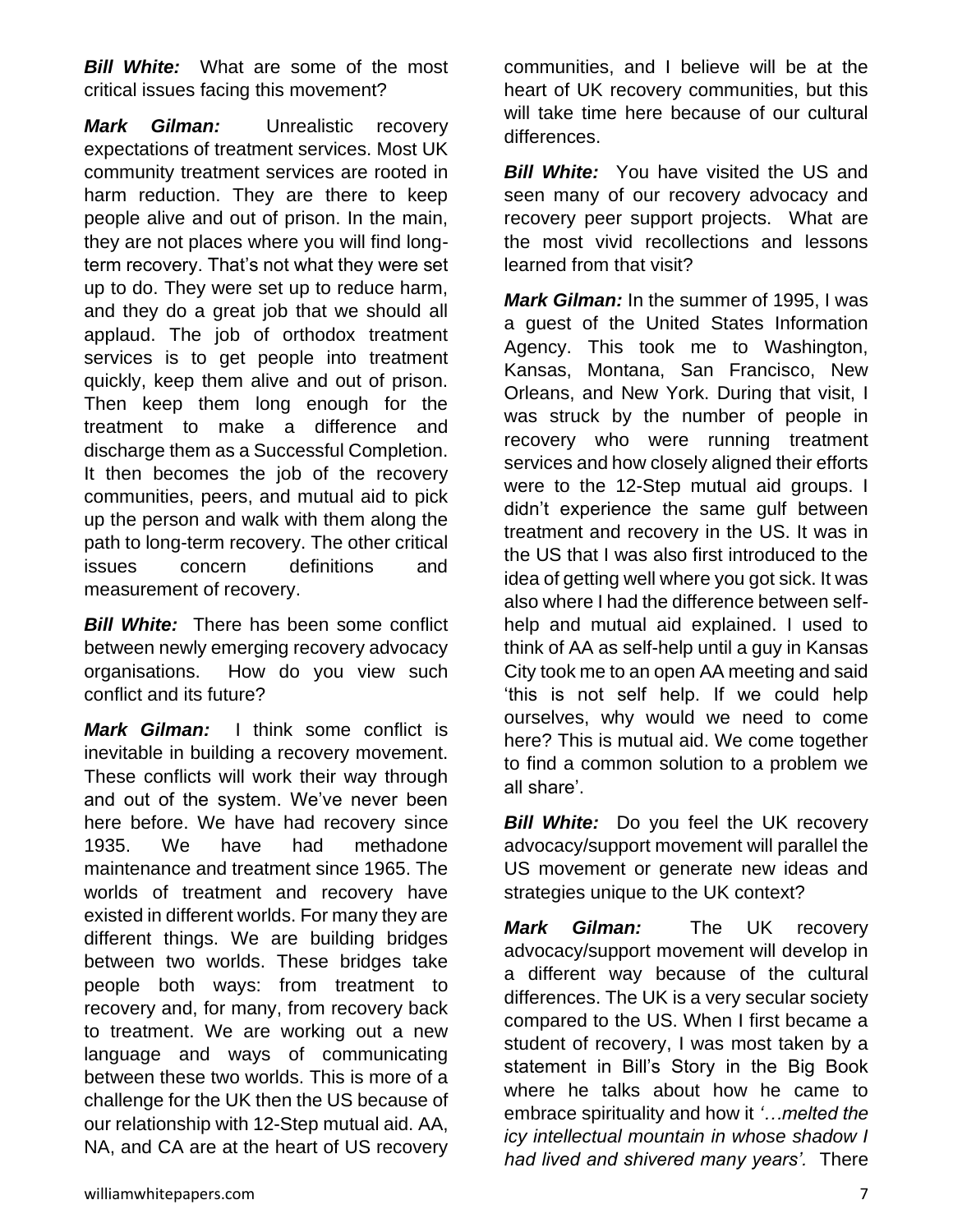is a long way to go before our icy intellectual mountains are melted.

In the meantime, we have things like SMART Recovery that sit easier in the shadows of the UK treatment mountain. Of course, there is always the issue of social class in the UK. The contemporary UK recovery movement is primarily a working class entity. For historical purposes, it may be worth remembering Harold Wilson's view that the British Labour movement owed more to Methodism than to Karl Marx. The UK recovery movement will evolve out of our history and our culture. We are generating new ideas and strategies. For example, we are about to explore the idea of contemporary sober living campuses and sober living communities in partnership with the Quakers. The UK recovery movement has some answers to some of the big questions facing British Society at large. In many ways, substance use disorders and 'addiction' are a response to, and symptoms of, a more fundamental societal malaise. If people can get well where they got sick, they will become role models for right living and assets in some of the most disenfranchised communities in England.

*Bill White:* How do you think this movement will influence the future of addiction treatment and recovery in the UK?

*Mark Gilman:* The UK recovery movement has already contributed to a paradigm shift in addiction treatment. We can't go back. The future is one where treatment and recovery co-exist and work with each other and not against each other.

**Bill White:** Have you encountered strain in your dual roles as a visible recovery advocate and a manager for the NTA? How have you prevented or managed such tension?

*Mark Gilman:* There have been times when I have encountered strain in my dual roles as a visible recovery advocate and a manager

for the NTA. I have managed these tensions by taking the time to remember that we are privileged to be well paid to try and make life better for the people who suffer from substance use disorders and 'addiction'. There is a real tension between treatment that is funded primarily to protect the public's health and safety and recovery that exists to help individuals get well. This does require that I am able to hold onto two ideas that may seem contradictory at the same time. For example, in early recovery, many ex-heroin addicts take on a fervent anti-methadone position: 'they kept me on methadone too long!' It may also be true that the methadone treatment kept people alive long enough to hear and receive the recovery message. The same applies when discussing crime reduction and community safety. Methadone maintenance is a cost effective crime reduction intervention. Most English Council's would not want to conduct a social experiment in closing down the methadone clinics and risk a rise in crime. The challenge for recovery communities and recovery centres is that they have to exist alongside harm reduction. Most of those in long-term recovery realize that their primary purpose is to keep their side of the street clean. Recovery communities and recovery centres need to be ready, willing, and able to welcome people who have successfully completed treatment.

**Bill White:** You have had a long career working in the arenas of addiction treatment and recovery. How have your views about addiction, addiction treatment, and recovery evolved over these years?

*Mark Gilman:* I have only met people in recovery in the UK since 2005. I now know that people do recover and that a fundamental part of this recovery is spiritual.

**Bill White:** What do you feel best about as you look over your time in this most unusual of professional fields?